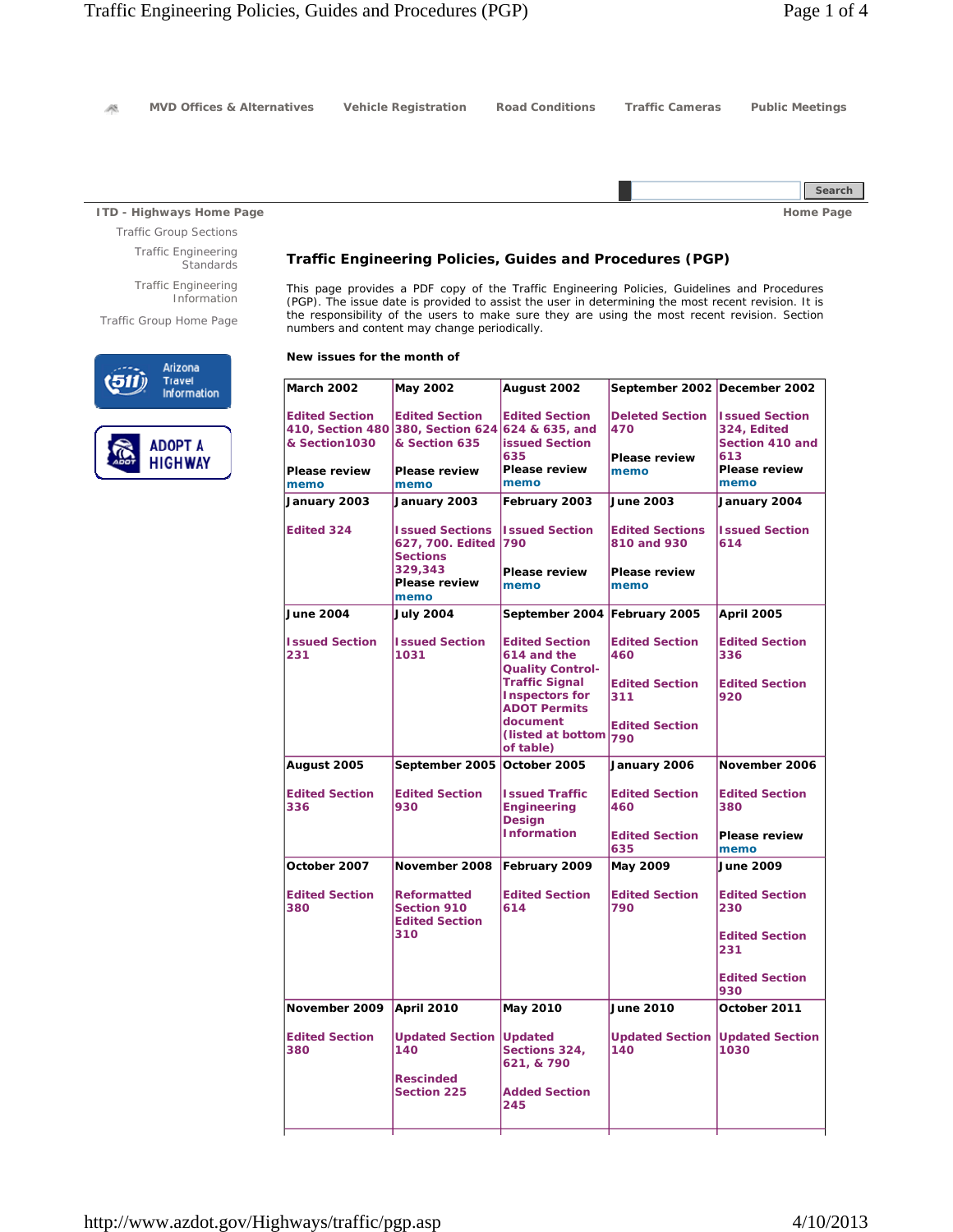| November 2011                               | December 2011                                                   | December 2011                                                                     | December 2011                                                                     | January 2012                                                                         |
|---------------------------------------------|-----------------------------------------------------------------|-----------------------------------------------------------------------------------|-----------------------------------------------------------------------------------|--------------------------------------------------------------------------------------|
| <b>Updated Section Updated</b><br>1030      | Sections 150.<br>226, 240, 301,<br>311, 321, 322,<br>323, & 325 | <b>Updated</b><br>Sections 329,<br>331, 332, 335,<br>336, 337, 343,<br>410, & 480 | <b>Updated</b><br>Sections 611.<br>612, 621, 622,<br>624, 636, 810,<br>910, & 920 | <b>Updated</b><br><b>Sections 130.</b><br>620, & 1099<br><b>Added Section</b><br>628 |
| February 2012                               | October 2012                                                    | January 2013                                                                      |                                                                                   |                                                                                      |
| <b>Updated Section Added Section</b><br>336 | 312                                                             | <b>Suspended</b><br><b>Sections 341</b><br>and 342                                |                                                                                   |                                                                                      |

| <b>Section</b>                       | Sub-<br><b>Section</b> | <b>Section Title</b>                                                      | <b>Issue Date</b> |
|--------------------------------------|------------------------|---------------------------------------------------------------------------|-------------------|
| <b>100 GENERAL</b>                   |                        |                                                                           |                   |
|                                      | 110                    | Foreword                                                                  | January, 2000     |
|                                      | 120                    | <b>Authority</b>                                                          | January, 2000     |
|                                      | 130                    | <b>Traffic Engineering Group Functions and</b><br><b>Responsibilities</b> | January 2012      |
|                                      | 140                    | Regional Traffic Engineering Functions and<br><b>Responsibilities</b>     | June, 2010        |
|                                      | 150                    | <b>Reference Documents</b>                                                | December<br>2011  |
|                                      | 160                    | Revisions                                                                 | January, 2000     |
|                                      |                        |                                                                           |                   |
| <b>200 TRAFFIC</b><br><b>STUDIES</b> |                        |                                                                           |                   |
|                                      | 201                    | <b>Definitions</b>                                                        | January, 2000     |
|                                      | 220                    | <b>Speed Zoning</b>                                                       | January, 2000     |
|                                      |                        | 221 - Speed Zoning Concepts                                               | January, 2000     |
|                                      |                        | 222 - Speed Zoning                                                        | January, 2000     |
|                                      |                        | 223 - Speed Regulations                                                   | January, 2000     |
|                                      |                        | 224 - Advisory Speed                                                      | January, 2000     |
|                                      |                        | 226 - Work Zone Speeds                                                    | December<br>2011  |
|                                      | 230                    | <b>Safety Program</b>                                                     | June, 2009        |
|                                      |                        | 231 - Benefit/Cost Ratio Economic Analysis                                | June, 2009        |
|                                      | 240                    | <b>Traffic impact Analysis</b>                                            | December<br>2011  |
|                                      | 245                    | <b>Turn Lane Warrants</b>                                                 | May, 2010         |
|                                      | 250                    | Project Assessments                                                       | January, 2000     |
|                                      |                        | 251 - Design Exceptions                                                   | January, 2000     |
|                                      | 290                    | <b>Report Format</b>                                                      | January, 2000     |
|                                      |                        |                                                                           |                   |
| <b>300 SIGNS</b>                     |                        |                                                                           |                   |
|                                      | 301                    | <b>Definitions</b>                                                        | December<br>2011  |
|                                      |                        | 305 - Non-Standard Sign Requests                                          | January, 2000     |
|                                      |                        | 306 - Freeway Work Orders                                                 | January, 2000     |
|                                      | 310                    | <b>Regulatory Signs</b>                                                   | November,<br>2008 |
|                                      |                        | 311 - Speed Limit Signing                                                 | December<br>2011  |
|                                      |                        | 312 - Vehicle Noise Signing                                               | October 2012      |
|                                      | 320                    | <b>Warning Signs</b>                                                      | January, 2000     |
|                                      |                        | 321 - Horizontal Alignment Warning Signs                                  | December<br>2011  |
|                                      |                        | 322 - Animal Signs                                                        | December<br>2011  |
|                                      |                        | 323 - Ice Signing                                                         | December<br>2011  |
|                                      |                        | 324 - Vertical Clearance Signing                                          | May, 2010         |
|                                      |                        |                                                                           | December          |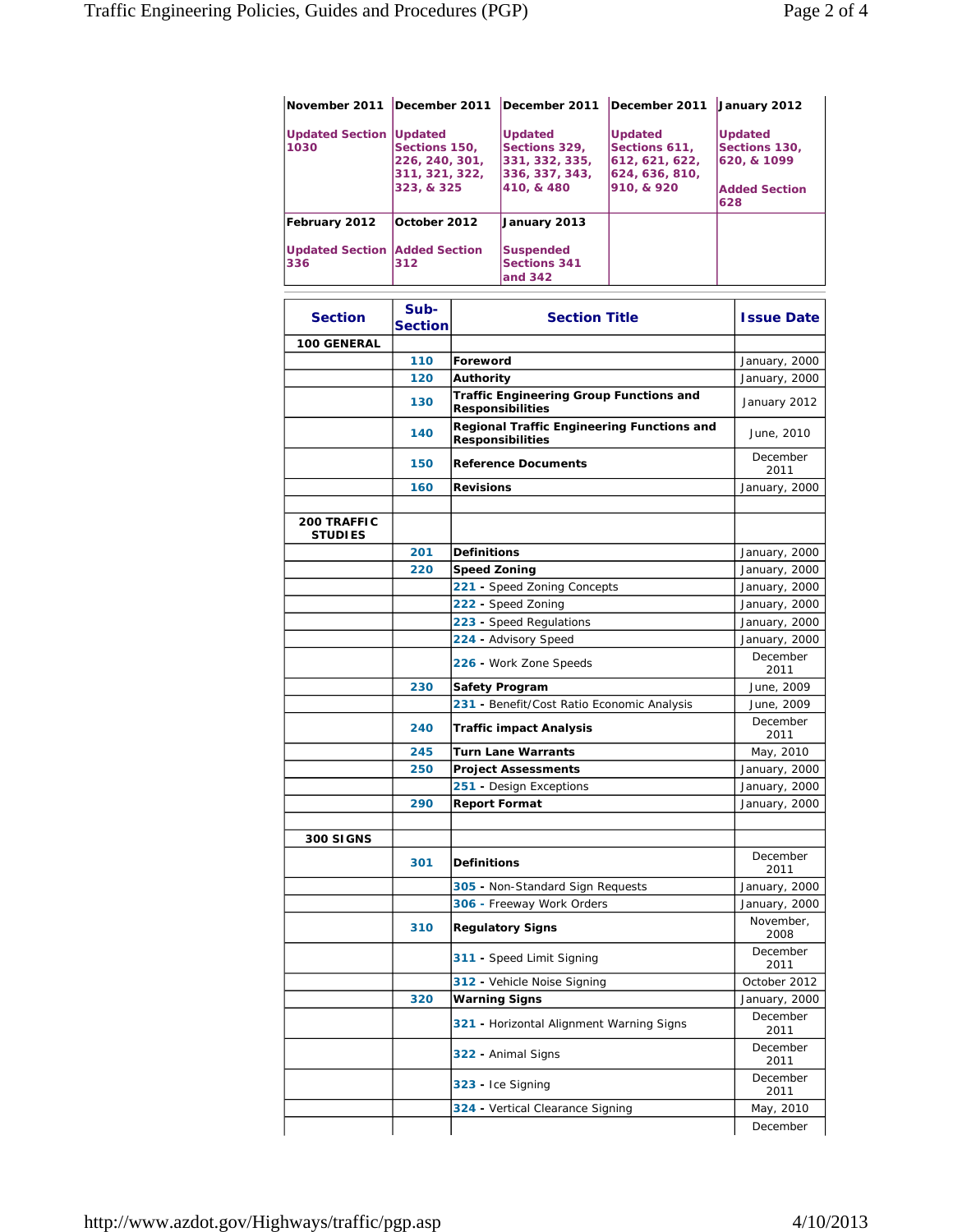|                                       |            | 325 - Grade and Hill Signing                                                              | 2011                                                                                 |
|---------------------------------------|------------|-------------------------------------------------------------------------------------------|--------------------------------------------------------------------------------------|
|                                       |            | 329 - Miscellaneous Warning Signs                                                         | December<br>2011                                                                     |
|                                       | 330        | <b>Guide Signs</b>                                                                        | January, 2000                                                                        |
|                                       |            | 331 - Distance Signing and Control City Plan                                              | December<br>2011                                                                     |
|                                       |            | 332 - Place Names                                                                         | December<br>2011                                                                     |
|                                       |            | 333 - State Lines                                                                         | January, 2000                                                                        |
|                                       |            | 334 - Historical Markers                                                                  | January, 2000                                                                        |
|                                       |            | 335 - Designation of Highway Names and<br>Features                                        | December<br>2011                                                                     |
|                                       |            | 336 - Supplemental and Miscellaneous Guide<br>Signs                                       | February 2012                                                                        |
|                                       |            | R17-3-901. Signing for Colleges and Universities,<br>from the Arizona Administrative Code |                                                                                      |
|                                       |            | 337 - Street name signing                                                                 | December<br>2011                                                                     |
|                                       | 340        | <b>Motorist Service Signs</b>                                                             | January, 2000                                                                        |
|                                       |            | 341 - Logo Sign Program For Freeways<br>(SUSPENDED)                                       | January, 2013                                                                        |
|                                       |            | 342 - Rural Logo Sign Program (SUSPENDED)                                                 | January, 2013                                                                        |
|                                       |            | 343 - Motorist Service Signing                                                            | December<br>2011                                                                     |
|                                       |            | 344 - Adopt-a-Highway Volunteer Program                                                   | January, 2000                                                                        |
|                                       |            | 345 - Adopt-a-Highway Sponsor Program                                                     | January, 2000                                                                        |
|                                       |            |                                                                                           |                                                                                      |
|                                       | 380        | <b>Sign Materials</b>                                                                     | November,<br>2009                                                                    |
| <b>400 PAVEMENT</b><br><b>MARKING</b> |            |                                                                                           |                                                                                      |
|                                       | 401        | <b>Definitions</b>                                                                        | January, 2000                                                                        |
|                                       | 410        | No-Passing Zones                                                                          | December<br>2011                                                                     |
|                                       | 420        | Reflectorized Pavement Markers                                                            | January, 2006                                                                        |
|                                       | 430        | Turn Lane Design                                                                          | January, 2000                                                                        |
|                                       |            | Permanent Striping on Chip Seal Projects                                                  |                                                                                      |
|                                       | 450        |                                                                                           |                                                                                      |
|                                       | 460<br>480 | Temporary Pavement Markings<br>Continuous Longitudinal Rumble Strips                      | December                                                                             |
|                                       |            |                                                                                           | January, 2000<br>February, 2005<br>2011                                              |
| 500<br><b>DELINEATION</b>             |            | (under development)                                                                       |                                                                                      |
| <b>600 TRAFFIC</b>                    |            |                                                                                           |                                                                                      |
| <b>SIGNALS</b>                        | 601        | Definitions                                                                               |                                                                                      |
|                                       | 610        |                                                                                           |                                                                                      |
|                                       |            | <b>Traffic Signal Requests</b><br>611 - Traffic Signal Needs Studies                      | December<br>2011                                                                     |
|                                       |            | 612 - Left Turn Signal Phasing                                                            | December<br>2011                                                                     |
|                                       |            | 613 - Special Access Signals                                                              | November,<br>2002                                                                    |
|                                       |            | 614 - Review Process of Traffic Signals for Permits February, 2009                        |                                                                                      |
|                                       |            | Attachment A - Quality Control - Traffic Signal<br>Inspectors for ADOT Permits            |                                                                                      |
|                                       | 620        |                                                                                           |                                                                                      |
|                                       |            | <b>Traffic Signal Operations</b><br>621 - Signal Phase Change Intervals                   | December<br>2011                                                                     |
|                                       |            | 622 - Left Turn Signal Timing                                                             | January, 2000<br>January, 2000<br>February, 2009<br>January 2012<br>December<br>2011 |